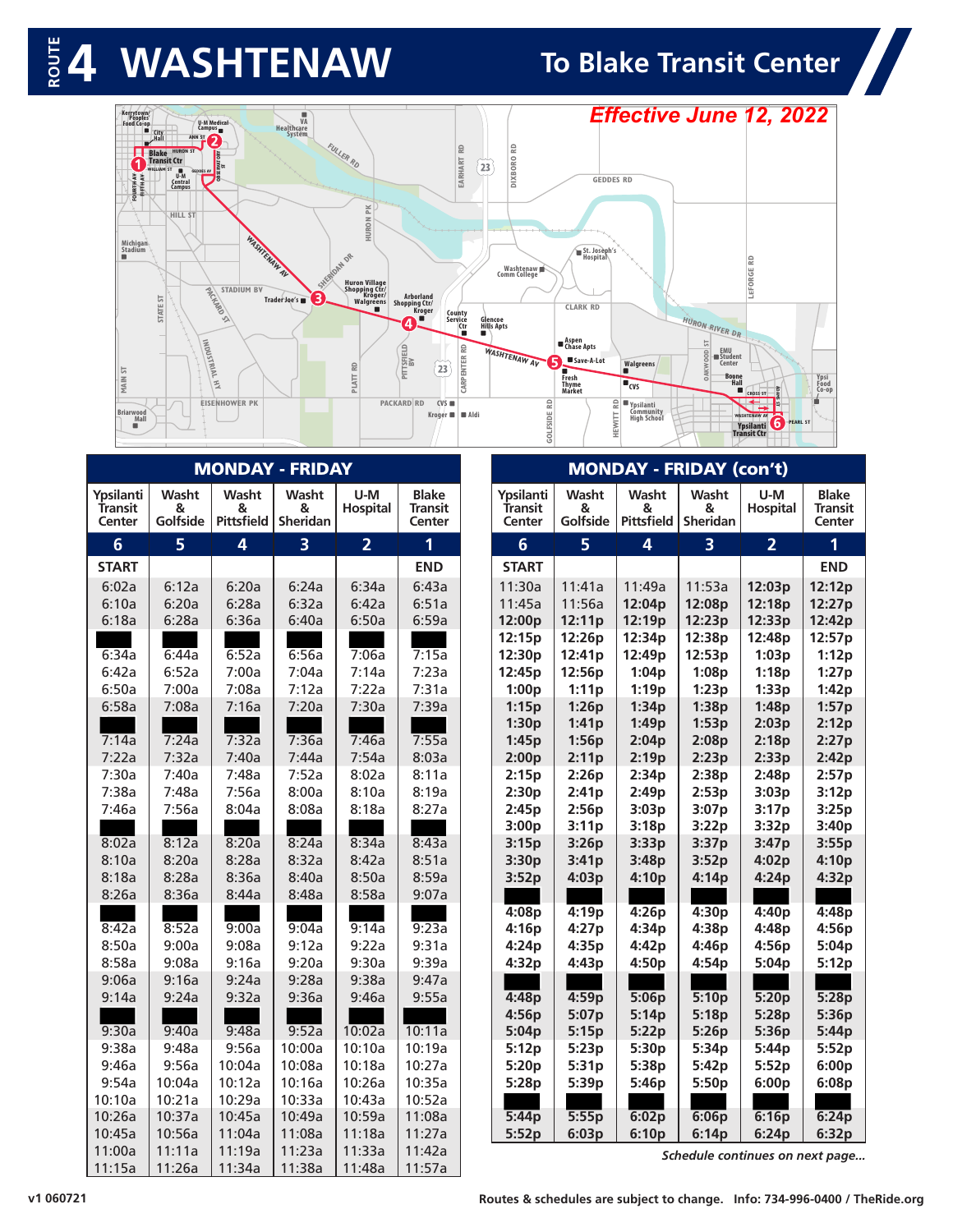| <b>MONDAY - FRIDAY (con't)</b> |                        |                          |                               |                        |                                   |  |  |  |
|--------------------------------|------------------------|--------------------------|-------------------------------|------------------------|-----------------------------------|--|--|--|
| Ypsilanti<br>Transit<br>Center | Washt<br>&<br>Golfside | Washt<br>&<br>Pittsfield | Washt<br>&<br><b>Sheridan</b> | U-M<br><b>Hospital</b> | <b>Blake</b><br>Transit<br>Center |  |  |  |
| 6                              |                        | 4                        | З                             | 2                      |                                   |  |  |  |
| <b>START</b>                   |                        |                          |                               |                        | <b>END</b>                        |  |  |  |
| 6:00p                          | 6:11p                  | 6:19p                    | 6:23p                         | 6:33p                  | 6:42p                             |  |  |  |
| 6:30p                          | 6:41p                  | 6:49p                    | 6:53p                         | 7:03p                  | 7:12p                             |  |  |  |
| 7:00p                          | 7:11p                  | 7:19p                    | 7:23p                         | 7:33p                  | 7:42p                             |  |  |  |
| 7:30p                          | 7:41p                  | 7:49p                    | 7:53p                         | 8:03p                  | 8:12p                             |  |  |  |
| 8:00p                          | 8:11p                  | 8:19p                    | 8:23p                         | 8:33p                  | 8:42p                             |  |  |  |
| 8:30p                          | 8:41p                  | 8:49p                    | 8:53p                         | 9:03p                  | 9:12p                             |  |  |  |
| 9:00p                          | 9:11p                  | 9:19p                    | 9:23p                         | 9:33p                  | 9:42p                             |  |  |  |
| 9:30p                          | 9:41p                  | 9:49p                    | 9:53p                         | 10:03p                 | 10:12p                            |  |  |  |
| 10:00p                         | 10:11p                 | 10:19p                   | 10:23p                        | 10:33p                 | 10:42p                            |  |  |  |
| 10:30p                         | 10:41p                 | 10:49p                   | 10:53p                        | 11:03p                 | 11:12p                            |  |  |  |
| 11:00p                         | 11:11p                 | 11:19p                   | 11:23p                        | 11:33p                 | 11:42p                            |  |  |  |

*Effective June 12, 2022* Z

| <b>SATURDAY</b>                |                        |                                 |                               |                |                                          |  |  |  |
|--------------------------------|------------------------|---------------------------------|-------------------------------|----------------|------------------------------------------|--|--|--|
| Ypsilanti<br>Transit<br>Center | Washt<br>&<br>Golfside | Washt<br>8<br><b>Pittsfield</b> | Washt<br>8<br><b>Sheridan</b> |                | <b>Blake</b><br><b>Transit</b><br>Center |  |  |  |
| 6                              | 5                      | 4                               | 3                             | $\overline{2}$ | 1                                        |  |  |  |
| <b>START</b>                   |                        |                                 |                               |                | <b>END</b>                               |  |  |  |
| 7:30a                          | 7:41a                  | 7:49a                           | 7:53a                         | 8:03a          | 8:12a                                    |  |  |  |
| 8:00a                          | 8:11a                  | 8:19a                           | 8:23a                         | 8:33a          | 8:42a                                    |  |  |  |
| 8:30a                          | 8:41a                  | 8:49a                           | 8:53a                         | 9:03a          | 9:12a                                    |  |  |  |
| 9:00a                          | 9:11a                  | 9:19a                           | 9:23a                         | 9:33a          | 9:42a                                    |  |  |  |
| 9:30a                          | 9:41a                  | 9:49a                           | 9:53a                         | 10:03a         | 10:12a                                   |  |  |  |
| 10:00a                         | 10:11a                 | 10:19a                          | 10:23a                        | 10:33a         | 10:42a                                   |  |  |  |
| 10:30a                         | 10:41a                 | 10:49a                          | 10:53a                        | 11:03a         | 11:12a                                   |  |  |  |
| 11:00a                         | 11:11a                 | 11:19a                          | 11:23a                        | 11:33a         | 11:42a                                   |  |  |  |
| 11:30a                         | 11:41a                 | 11:49a                          | 11:53a                        | 12:03p         | 12:12p                                   |  |  |  |
| 12:00 <sub>p</sub>             | 12:11 <sub>p</sub>     | 12:19 <sub>p</sub>              | 12:23p                        | 12:33p         | 12:42 <sub>p</sub>                       |  |  |  |
| 12:30 <sub>p</sub>             | 12:41 <sub>p</sub>     | 12:49 <sub>p</sub>              | 12:53 <sub>p</sub>            | 1:03p          | 1:12p                                    |  |  |  |
| 1:00p                          | 1:11p                  | 1:19p                           | 1:23p                         | 1:33p          | 1:42p                                    |  |  |  |
| 1:30p                          | 1:41p                  | 1:49p                           | 1:53p                         | 2:03p          | 2:12p                                    |  |  |  |
| 2:00p                          | 2:11p                  | 2:19p                           | 2:23p                         | 2:33p          | 2:42p                                    |  |  |  |
| 2:30p                          | 2:41p                  | 2:49p                           | 2:53p                         | 3:03p          | 3:12p                                    |  |  |  |
| 3:00p                          | 3:11p                  | 3:19p                           | 3:23p                         | 3:33p          | 3:42p                                    |  |  |  |
| 3:30p                          | 3:41p                  | 3:49p                           | 3:53p                         | 4:03p          | 4:12p                                    |  |  |  |
| 4:00p                          | 4:11p                  | 4:19p                           | 4:23p                         | 4:33p          | 4:42p                                    |  |  |  |
| 4:30p                          | 4:41p                  | 4:49p                           | 4:53p                         | 5:03p          | 5:12 <sub>p</sub>                        |  |  |  |
| 5:00p                          | 5:11p                  | 5:19 <sub>p</sub>               | 5:23p                         | 5:33p          | 5:42p                                    |  |  |  |
| 5:30p                          | 5:41p                  | 5:49p                           | 5:53p                         | 6:03p          | 6:12p                                    |  |  |  |
| 6:00p<br>6:30p                 | 6:11p<br>6:41p         | 6:19p                           | 6:23p                         | 6:33p          | 6:42p                                    |  |  |  |
| 7:00p                          | 7:11p                  | 6:49p<br>7:19p                  | 6:53p<br>7:23p                | 7:03p<br>7:33p | 7:12p<br>7:42p                           |  |  |  |
| 7:30p                          | 7:41 <sub>p</sub>      | 7:49p                           | 7:53p                         | 8:03p          | 8:12p                                    |  |  |  |
| 8:00p                          | 8:11p                  | 8:19p                           | 8:23p                         | 8:33p          | 8:42p                                    |  |  |  |
| 8:30p                          | 8:41p                  | 8:49p                           | 8:53p                         | 9:03p          | 9:12p                                    |  |  |  |
| 9:00p                          | 9:11p                  | 9:19p                           | 9:23p                         | 9:33p          | 9:42p                                    |  |  |  |
| 9:30p                          | 9:41 <sub>p</sub>      | 9:49p                           | 9:53p                         | 10:03p         | 10:12p                                   |  |  |  |

**10:00p 10:11p 10:19p 10:23p 10:33p 10:42p**

| <b>SUNDAY</b>                         |                        |                                                             |                   |                        |                                          |  |  |  |
|---------------------------------------|------------------------|-------------------------------------------------------------|-------------------|------------------------|------------------------------------------|--|--|--|
| Ypsilanti<br><b>Transit</b><br>Center | Washt<br>&<br>Golfside | Washt<br>Washt<br>&<br><b>Pittsfield</b><br><b>Sheridan</b> |                   | U-M<br><b>Hospital</b> | <b>Blake</b><br><b>Transit</b><br>Center |  |  |  |
| 6                                     | 5                      | 4                                                           | R                 | 2                      | 1                                        |  |  |  |
| <b>START</b>                          |                        |                                                             |                   |                        | <b>END</b>                               |  |  |  |
| 8:00a                                 | 8:11a                  | 8:19a                                                       | 8:23a             | 8:33a                  | 8:42a                                    |  |  |  |
| 8:30a                                 | 8:41a                  | 8:49a                                                       | 8:53a             | 9:03a                  | 9:12a                                    |  |  |  |
| 9:00a                                 | 9:11a                  | 9:19a                                                       | 9:23a             | 9:33a                  | 9:42a                                    |  |  |  |
| 9:30a                                 | 9:41a                  | 9:49a                                                       | 9:53a             | 10:03a                 | 10:12a                                   |  |  |  |
| 10:00a                                | 10:11a                 | 10:19a                                                      | 10:23a            | 10:33a                 | 10:42a                                   |  |  |  |
| 10:30a                                | 10:41a                 | 10:49a                                                      | 10:53a            | 11:03a                 | 11:12a                                   |  |  |  |
| 11:00a                                | 11:11a                 | 11:19a                                                      | 11:23a            | 11:33a                 | 11:42a                                   |  |  |  |
| 11:30a                                | 11:41a                 | 11:49a                                                      | 11:53a            | 12:03 <sub>p</sub>     | 12:12p                                   |  |  |  |
| 12:00p                                | 12:11p                 | 12:19 <sub>p</sub>                                          | 12:23p            | 12:33p                 | 12:42p                                   |  |  |  |
| 12:30p                                | 12:41 <sub>p</sub>     | 12:49p                                                      | 12:53p            | 1:03p                  | 1:12p                                    |  |  |  |
| 1:00p                                 | 1:11p                  | 1:19p                                                       | 1:23p             | 1:33p                  | 1:42p                                    |  |  |  |
| 1:30p                                 | 1:41p                  | 1:49p                                                       | 1:53p             | 2:03p                  | 2:12p                                    |  |  |  |
| 2:00p                                 | 2:11p                  | 2:19p                                                       | 2:23p             | 2:33p                  | 2:42p                                    |  |  |  |
| 2:30p                                 | 2:41p                  | 2:49p                                                       | 2:53p             | 3:03p                  | 3:12p                                    |  |  |  |
| 3:00p                                 | 3:11p                  | 3:19p                                                       | 3:23p             | 3:33p                  | 3:42p                                    |  |  |  |
| 3:30p                                 | 3:41p                  | 3:49p                                                       | 3:53p             | 4:03p                  | 4:12p                                    |  |  |  |
| 4:00p                                 | 4:11p                  | 4:19 <sub>p</sub>                                           | 4:23p             | 4:33p                  | 4:42p                                    |  |  |  |
| 4:30p                                 | 4:41p                  | 4:49p                                                       | 4:53p             | 5:03p                  | 5:12p                                    |  |  |  |
| 5:00p                                 | 5:11p                  | 5:19p                                                       | 5:23p             | 5:33p                  | 5:42p                                    |  |  |  |
| 5:30 <sub>p</sub>                     | 5:41p                  | 5:49 <sub>p</sub>                                           | 5:53p             | 6:03p                  | 6:12p                                    |  |  |  |
| 6:00p                                 | 6:11p                  | 6:19p                                                       | 6:23p             | 6:33p                  | 6:42p                                    |  |  |  |
| 6:30p                                 | 6:41 <sub>p</sub>      | 6:49 <sub>p</sub>                                           | 6:53 <sub>p</sub> | 7:03 <sub>p</sub>      | 7:12 <sub>p</sub>                        |  |  |  |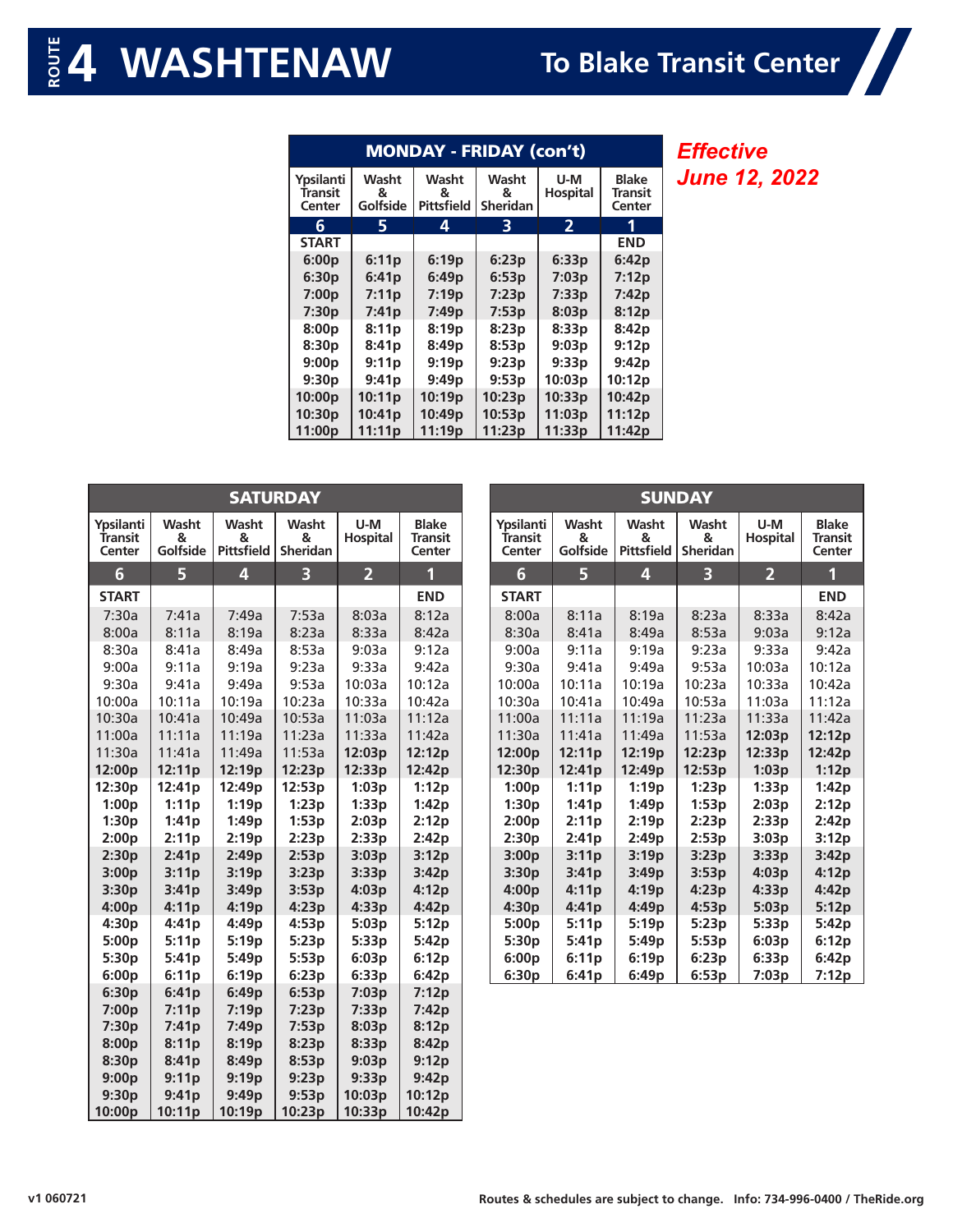# $\frac{1}{2}$  **4** WASHTENAW To Ypsilanti Transit Center

H



| <b>MONDAY - FRIDAY</b>                   |                        |                        |                                 |                        |                                |                                   |                 |                        | <b>MONDAY - FRIDAY (con't)</b>  |                        |                                |
|------------------------------------------|------------------------|------------------------|---------------------------------|------------------------|--------------------------------|-----------------------------------|-----------------|------------------------|---------------------------------|------------------------|--------------------------------|
| <b>Blake</b><br><b>Transit</b><br>Center | U-M<br><b>Hospital</b> | Washt<br>&<br>Sheridan | Washt<br>&<br><b>Pittsfield</b> | Washt<br>&<br>Golfside | Ypsilanti<br>Transit<br>Center | <b>Blake</b><br>Transit<br>Center | U-M<br>Hospital | Washt<br>&<br>Sheridan | Washt<br>&<br><b>Pittsfield</b> | Washt<br>&<br>Golfside | Ypsilanti<br>Transit<br>Center |
| $\overline{1}$                           | $\overline{2}$         | $\overline{3}$         | $\overline{\mathbf{4}}$         | 5 <sup>1</sup>         | 6 <sup>1</sup>                 | 1                                 | $\overline{2}$  | $\overline{3}$         | 4                               | 5 <sup>1</sup>         | $6\overline{6}$                |
| <b>START</b>                             |                        |                        |                                 |                        | <b>END</b>                     | <b>START</b>                      |                 |                        |                                 |                        | <b>END</b>                     |
| 6:48a                                    | 6:59a                  | 7:07a                  | 7:12a                           | 7:17a                  | 7:25a                          | 12:45p                            | 12:56p          | 1:05p                  | 1:11p                           | 1:17p                  | 1:27p                          |
| 6:56a                                    | 7:07a                  | 7:15a                  | 7:20a                           | 7:25a                  | 7:33a                          | 1:00p                             | 1:11p           | 1:20p                  | 1:26p                           | 1:32p                  | 1:42p                          |
| 7:04a                                    | 7:15a                  | 7:23a                  | 7:28a                           | 7:33a                  | 7:41a                          | 1:15p                             | 1:26p           | 1:35p                  | 1:41p                           | 1:47p                  | 1:57p                          |
|                                          |                        |                        |                                 |                        |                                | 1:30p                             | 1:41p           | 1:50p                  | 1:56p                           | 2:02p                  | 2:12p                          |
| 7:20a                                    | 7:31a                  | 7:39a                  | 7:44a                           | 7:49a                  | 7:57a                          | 1:45p                             | 1:56p           | 2:05p                  | 2:11p                           | 2:17p                  | 2:27p                          |
| 7:28a                                    | 7:39a                  | 7:47a                  | 7:52a                           | 7:57a                  | 8:05a                          | 2:00p                             | 2:11p           | 2:20p                  | 2:26p                           | 2:32p                  | 2:42p                          |
| 7:36a                                    | 7:47a                  | 7:55a                  | 8:00a                           | 8:05a                  | 8:13a                          | 2:15p                             | 2:26p           | 2:35p                  | 2:41p                           | 2:47p                  | 2:57p                          |
| 7:44a                                    | 7:55a                  | 8:03a                  | 8:08a                           | 8:13a                  | 8:21a                          | 2:30p                             | 2:41p           | 2:50p                  | 2:56p                           | 3:02p                  | 3:12p                          |
|                                          |                        |                        |                                 |                        |                                | 2:45p                             | 2:56p           | 3:05p                  | 3:11p                           | 3:17p                  | 3:27p                          |
| 8:00a<br>8:08a                           | 8:11a<br>8:19a         | 8:19a<br>8:27a         | 8:24a<br>8:32a                  | 8:29a<br>8:37a         | 8:37a<br>8:45a                 | 3:00p                             | 3:13p           | 3:24p                  | 3:34p                           | 3:41p                  | 3:48p                          |
| 8:16a                                    | 8:27a                  | 8:35a                  | 8:40a                           | 8:45a                  | 8:53a                          | 3:16p                             | 3:29p           | 3:40p                  | 3:50p                           | 3:57p                  | 4:04p                          |
| 8:24a                                    | 8:35a                  | 8:43a                  | 8:48a                           | 8:53a                  | 9:01a                          | 3:24p                             | 3:37p           | 3:48p                  | 3:58p                           | 4:05p                  | 4:12p                          |
| 8:32a                                    | 8:43a                  | 8:51a                  | 8:56a                           | 9:01a                  | 9:09a                          | 3:32p                             | 3:45p           | 3:56p                  | 4:06p                           | 4:13p                  | 4:20p                          |
|                                          |                        |                        |                                 |                        |                                | 3:40p                             | 3:53p           | 4:04p                  | 4:14p                           | 4:21p                  | 4:28p                          |
| 8:48a                                    | 8:59a                  | 9:07a                  | 9:12a                           | 9:17a                  | 9:25a                          |                                   |                 |                        |                                 |                        |                                |
| 8:56a                                    | 9:07a                  | 9:15a                  | 9:20a                           | 9:25a                  | 9:33a                          | 3:56p                             | 4:09p           | 4:20p                  | 4:30p                           | 4:37p                  | 4:44p                          |
| 9:04a                                    | 9:15a                  | 9:23a                  | 9:28a                           | 9:33a                  | 9:41a                          | 4:04p                             | 4:17p           | 4:28p                  | 4:38p                           | 4:45p                  | 4:52p                          |
| 9:12a                                    | 9:23a                  | 9:31a                  | 9:36a                           | 9:41a                  | 9:49a                          | 4:12p                             | 4:25p           | 4:36p                  | 4:46p                           | 4:53p                  | 5:00p                          |
|                                          |                        |                        |                                 |                        |                                | 4:20p                             | 4:33p           | 4:44p                  | 4:54p                           | 5:01p                  | 5:08p                          |
| 9:28a                                    | 9:39a                  | 9:47a                  | 9:52a                           | 9:57a                  | 10:05a                         | 4:28p                             | 4:41p           | 4:52p                  | 5:02p                           | 5:09p                  | 5:16p                          |
| 9:36a                                    | 9:47a                  | 9:55a                  | 10:00a                          | 10:05a                 | 10:13a                         | 4:36p                             | 4:49p           | 5:00p                  | 5:10p                           | 5:17p                  | 5:24p                          |
| 9:44a                                    | 9:55a                  | 10:03a                 | 10:08a                          | 10:13a                 | 10:21a                         |                                   |                 |                        |                                 |                        |                                |
| 9:52a                                    | 10:03a                 | 10:11a                 | 10:16a                          | 10:21a                 | 10:29a                         | 4:52p                             | 5:05p           | 5:16p                  | 5:26p                           | 5:33p                  | 5:40p                          |
| 10:00a                                   | 10:11a                 | 10:20a                 | 10:26a                          | 10:32a                 | 10:42a                         | 5:00p                             | 5:13p           | 5:24p                  | 5:34p                           | 5:41p                  | 5:48p                          |
| 10:15a                                   | 10:26a                 | 10:35a                 | 10:41a                          | 10:47a                 | 10:57a                         | 5:08p                             | 5:21p           | 5:32p                  | 5:42p                           | 5:49p                  | 5:56p                          |
| 10:30a                                   | 10:41a                 | 10:50a                 | 10:56a                          | 11:02a                 | 11:12a                         | 5:16p                             | 5:29p           | 5:40p                  | 5:50p                           | 5:57p                  | 6:04p                          |
| 10:45a                                   | 10:56a                 | 11:05a                 | 11:11a                          | 11:17a                 | 11:27a                         |                                   |                 |                        |                                 |                        |                                |
| 11:00a                                   | 11:11a                 | 11:20a                 | 11:26a                          | 11:32a                 | 11:42a                         | 5:32p                             | 5:45p           | 5:56p                  | 6:06p                           | 6:13p                  | 6:20p                          |
| 11:15a                                   | 11:26a                 | 11:35a                 | 11:41a                          | 11:47a                 | 11:57a                         | 5:40p                             | 5:53p           | 6:04p                  | 6:14p                           | 6:21p                  | 6:28p                          |
| 11:30a                                   | 11:41a                 | 11:50a                 | 11:56a                          | 12:02p                 | 12:12p                         | 5:48p                             | 6:01p           | 6:12p                  | 6:22p                           | 6:29p                  | 6:36p                          |
| 11:45a<br>12:00p                         | 11:56a                 | 12:05p                 | 12:11p                          | 12:17p                 | 12:27p                         | 5:56p                             | 6:09p           | 6:20p                  | 6:30p                           | 6:37p                  | 6:44p                          |
| 12:15p                                   | 12:11p<br>12:26p       | 12:20p<br>12:35p       | 12:26p<br>12:41p                | 12:32p<br>12:47p       | 12:42p<br>12:57p               | 6:04p                             | 6:17p           | 6:28p                  | 6:38p                           | 6:45p                  | 6:52p                          |
| 12:30p                                   | 12:41p                 | 12:50p                 | 12:56p                          | 1:02p                  | 1:12p                          |                                   |                 |                        | Schedule continues on next page |                        |                                |